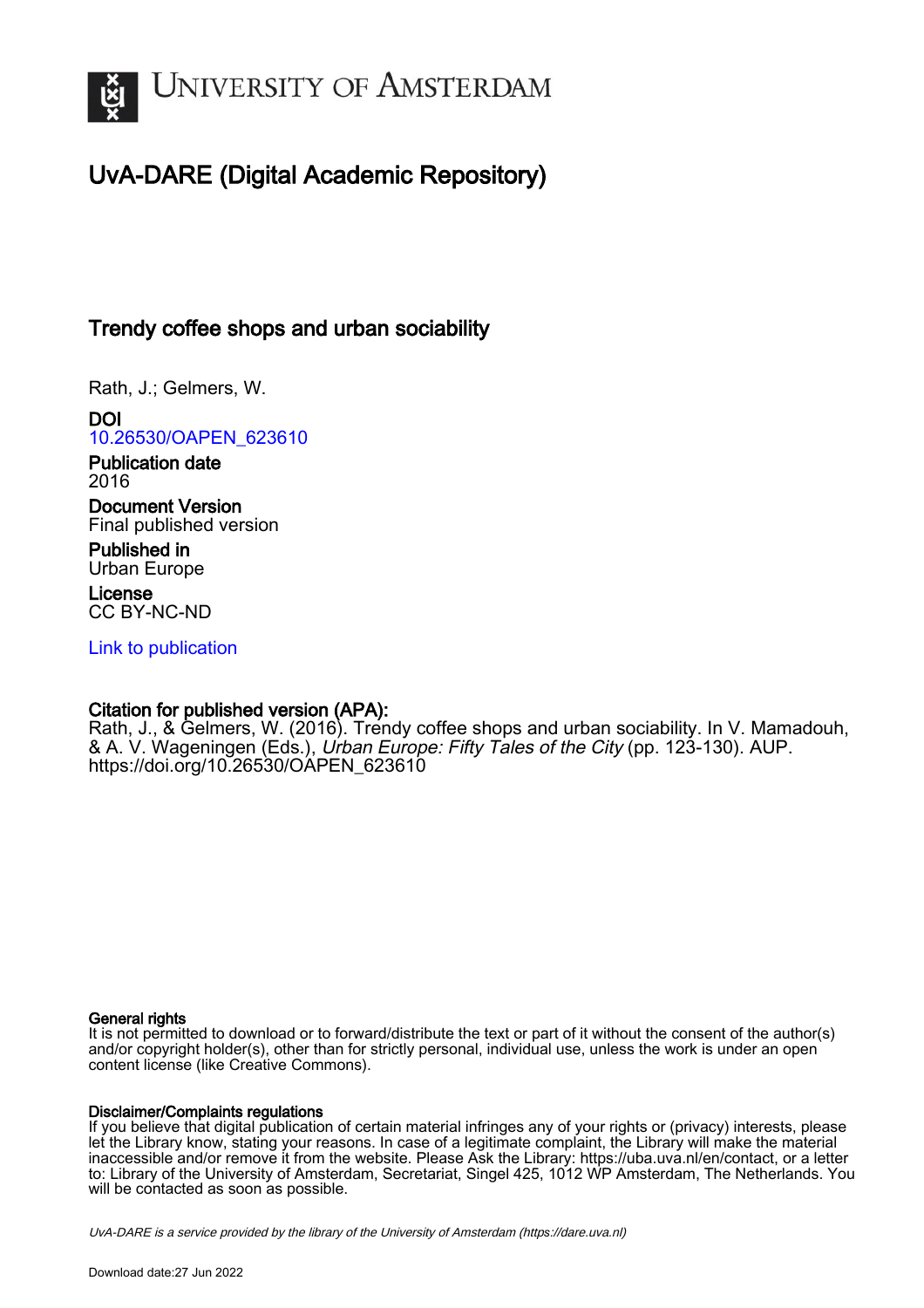# **15. Trendy coffee shops and urban sociability**

*Jan Rath and Wietze Gelmers*

The number of coffee shops in Amsterdam is growing explosively. Does this mean that Amsterdammers have suddenly come to love coffee more? The fact is that the rapid spread of what are known as *specialty coffee bars* is by no means restricted to Amsterdam. In many cities around the world, such coffee shops are springing up like mushrooms, whether it be Vancouver, Istanbul, Moscow or Kunming. This is partly the result of the emergence of creative economies, the corresponding concentration of highly educated individuals with a lifestyle focused on consumption, and the development of new forms of modern urbanity. But what exactly goes on in these coffee shops?

### **A plain cup of coffee**

The older ones among us know the typical 'brown coffee shops' of Amsterdam where it was allegedly always convivial and where the coffee was in a hot container waiting patiently to be consumed avidly. 'Due to its great success, coffee is being served again today,' quipped a mischievous owner of a popular canteen. There was even a separate category of 'coffee houses' back in this period, most of which were simply furnished establishments, where alcohol was taboo but coffee, tea or milk were served, and where the hungry client could also order a fried egg on toast or a salted meat sandwich. For those who ordered a cup of coffee, it was natural that they would sit at a table to enjoy their shot of caffeine. The assortment was limited: there was black coffee and there was coffee with milk, both with or without sugar. For such an order, very little expertise was needed.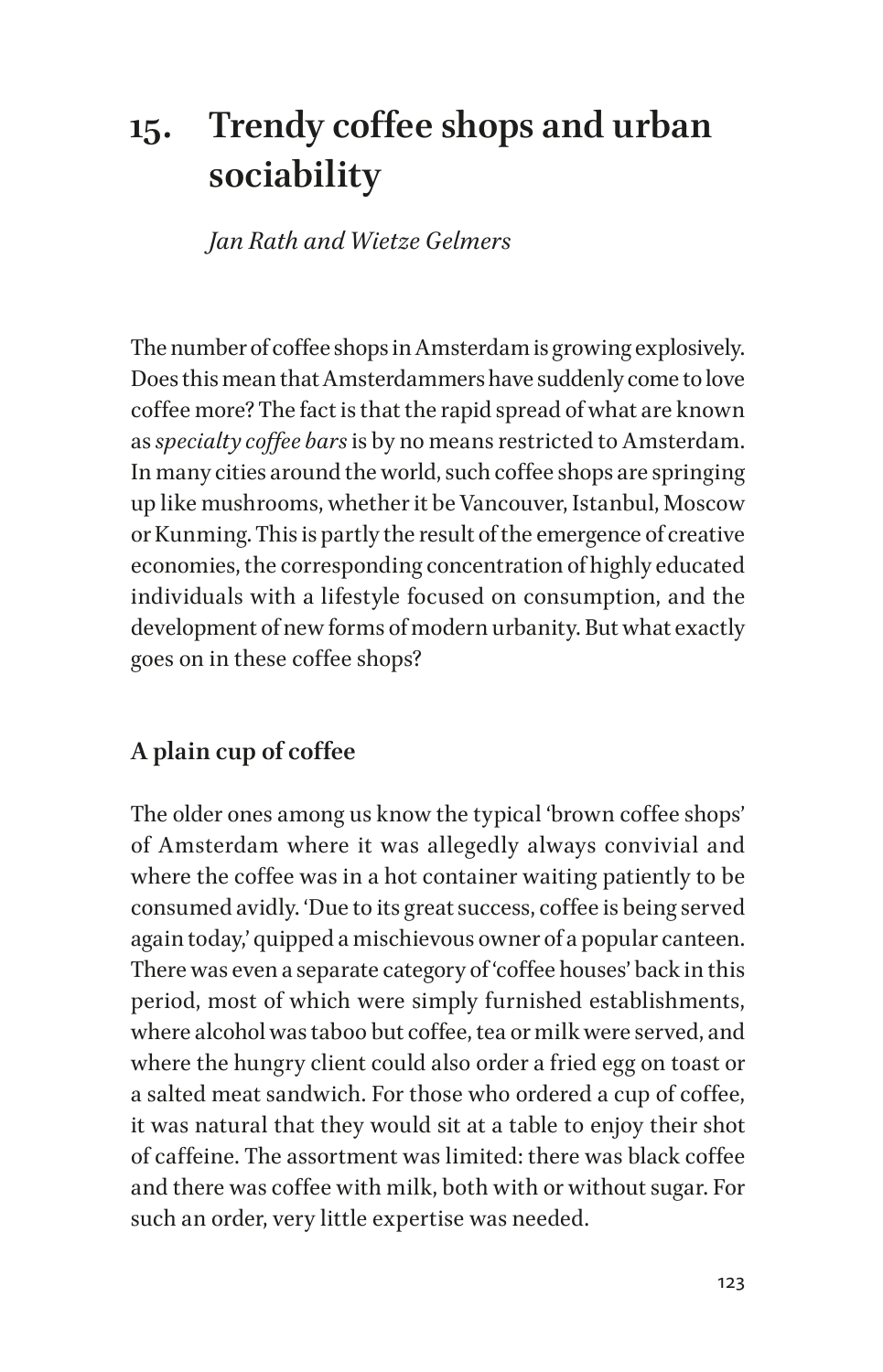#### **Café gourmet**

How different it is today. It is almost impossible to find percolated coffee anymore because the coffee is freshly brewed practically everywhere you go – sometimes with a modern, designer machine made of chrome; at other times with a cheaper machine, but always made to individual order. The introduction of this newfangled machinery has been accompanied by a genuine improvement of quality, or at least the pretention thereof, and an unprecedented fragmentation of tastes and preferences. Those who order the 'brown gold' begin an extended conversation with numerous implicit and explicit choices, usually conducted using Italian- or American-sounding idioms. Is the coffee *for here*  or *to go*? Because coffee is no longer something you can only drink while sitting at a table. And how much coffee would you like? Should it be a *tall*, *grande* or *venti* – or a *small*, *medium* or *large* – with or without an extra shot? Would you like milk with it? And if so, whole milk, semi-skim milk, skim milk or perhaps soy milk? Would you like primarily milk or just the froth or a bit of both? A nice accessory is that the waiter – excuse us, the *barista* – feels the unsolicited urge to unleash his/her creativity in the form of *cappuccino art* or *latte art*. Ordering a plain cup of coffee has thus become an exciting artistic exercise. Those with a sweet tooth can dilute their coffee with a vanilla, hazelnut or orange-flavoured syrup. The real coffee lovers would, of course, turn their noses up at such flavours and deliberately choose an exquisite *doppio* based on the distinctive beans of the Zambia Peaberry Terranova Estate, Organic Ethiopia Sidamo or the Blue Mountain Triage. The coffee corner thus provides us not only with a view of a hitherto unknown world but also a podium to showcase one's in-depth knowledge and refined and developed taste.

Many coffee shops and coffee houses now provide *customised coffee*, but often this results in an indifferently served weak brew with washed out foam. Much more interesting – and tastier – are the numerous specialty coffee bars that are appearing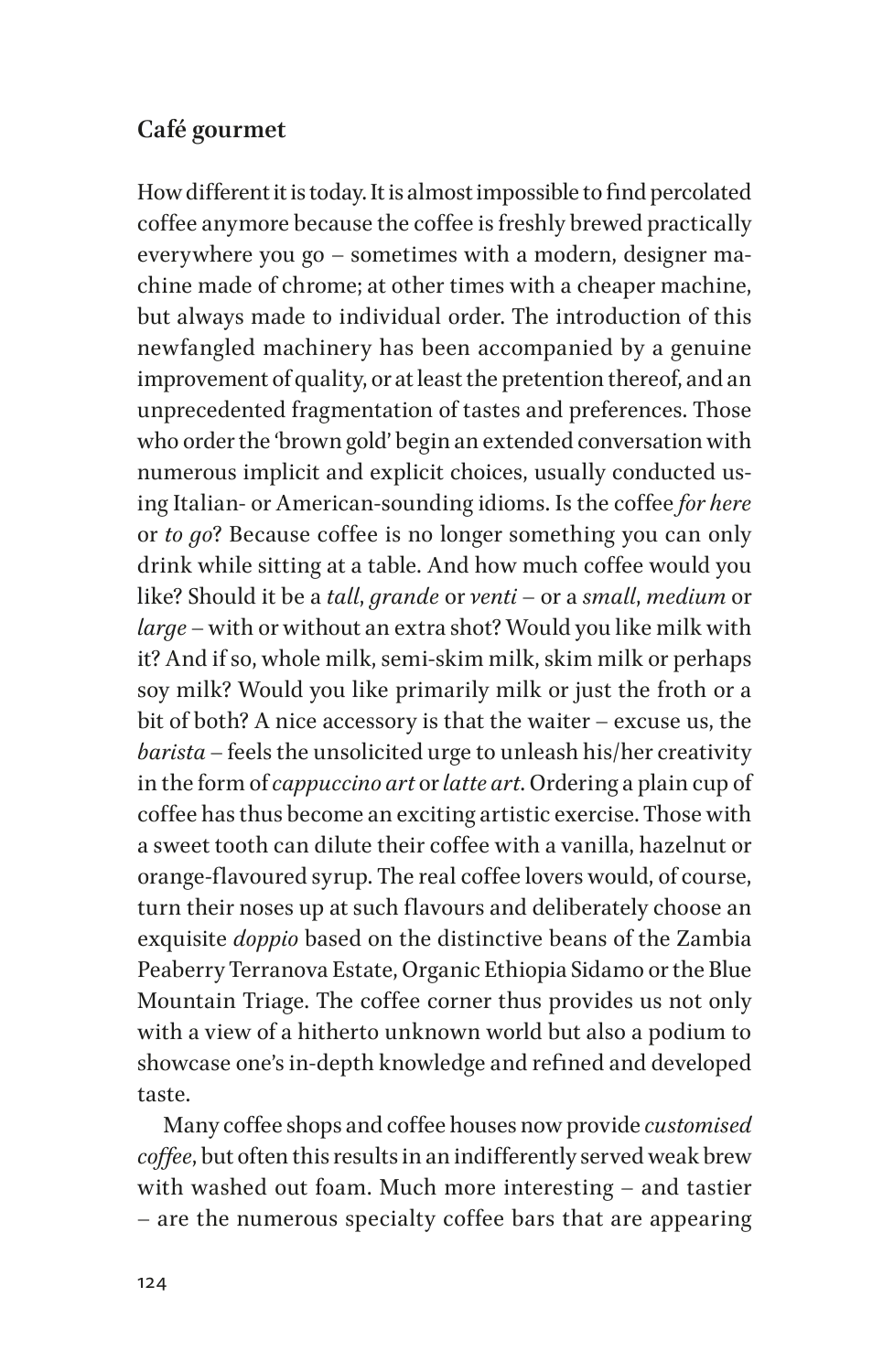everywhere in the city. Some are a bit hidden, for example in a shop with designer clothing or in the back of a barbershop.

On the one hand, there are the coffee bars that are part of larger national or international chains such as Starbucks, Coffee Company, Bagels & Beans and so on. They each represent their own brand and exude a high degree of exclusivity but ultimately provide just a pricey cup of confection coffee. On the other hand, there are the *one-off operations*, the independent coffee bars often owned by hipster entrepreneurs with beards and tattoos, usually with very modern furnishings such as walls where the stucco work has been carefully chipped; tables made of raw scaffolding wood; shelves filled with difficult books and funky glossies; and, of course, on the counter an array of muffins, gluten-free brownies and organic soy milk. These are relatively approachable places for certain types of people: students, urban professionals and trendy, creative types that are constantly online via Wi-Fi, communicating with the rest of the world.

#### **Aloofness or sociability**

But how do people behave in public spaces such as these specialty coffee bars? In his 1963 book *Behavior in Public Places*, the famous sociologist Erving Goffman emphasised the importance of structural circumstances such as anonymity and frenzy. Most people, he argues, would like to freely abide in a public space without others noticing them or interfering with them. Everyone is, of course, aware of the presence of others but chooses to give them their space. No eye contact is sought – certainly no staring – conversations are avoided, and so on. Goffman (1972) introduced the concept of *civil inattention* to explain this polite, civilised and superficial but very recognisable behaviour. If Goffman is right, in coffee bars we would tend to see individuals enjoying their coffee alongside each other but independent of one another.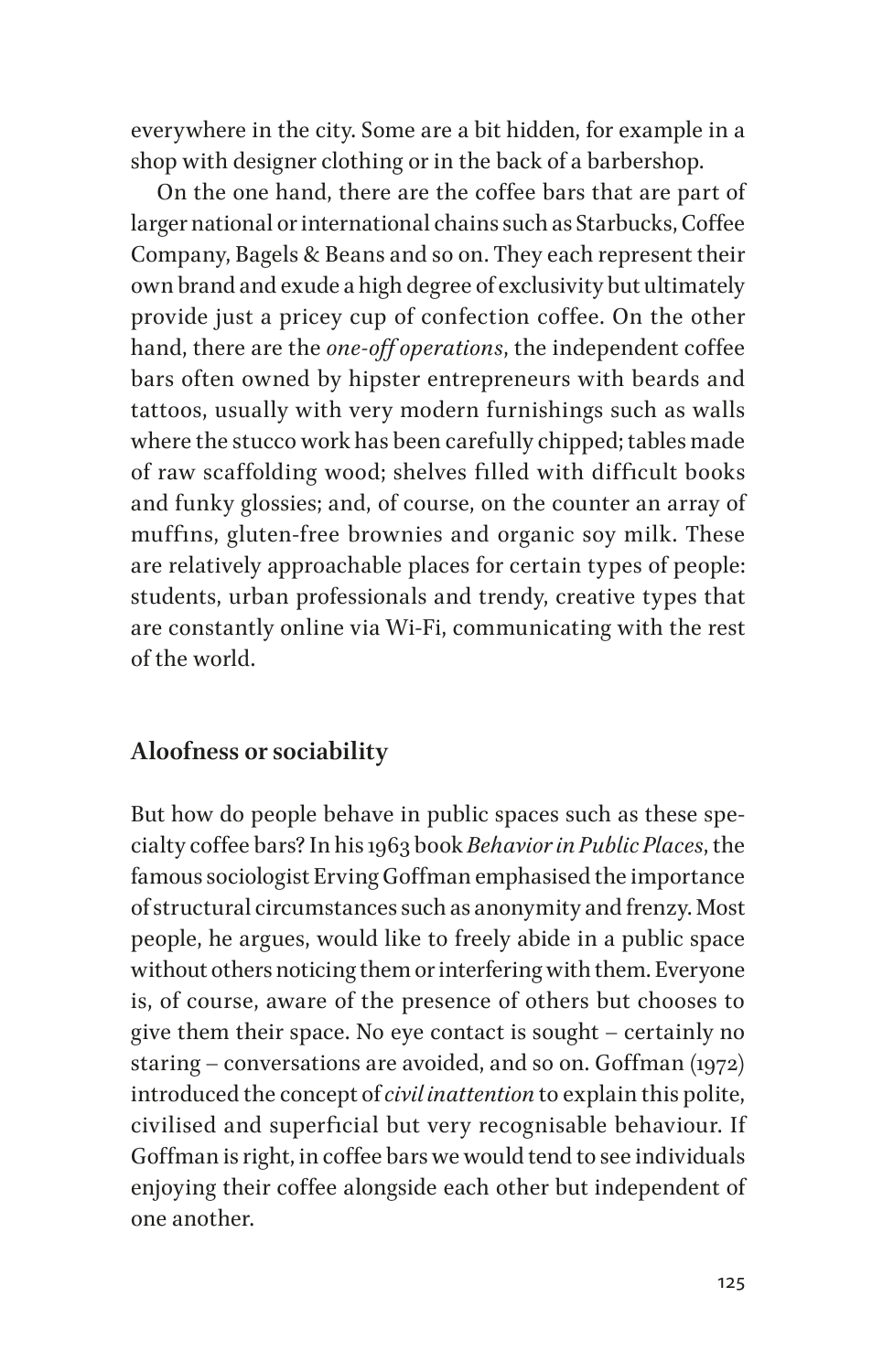But this is not entirely self-evident. For years, Starbucks has been advertising itself as a 'place for conversation and a sense of community. A *third place* between work and home'. The coffee multinational took the concept of third place from the American sociologist Ray Oldenburg who in his classic book *The Great Good Place* introduced the third place as a general term for an abundance of public spaces – not being home (*first place*) or the workplace (*second place*) – where individuals regularly, voluntarily, informally and happily get together. Such spaces are fundamentally open and exist without respect to visitors' social class, age, gender, etc. The main activity is conversing and experiencing camaraderie. If Oldenburg – and not Goffman – was right, Starbucks and all the other coffee houses would be bastions of sociability in an otherwise cold, anonymous urban world.

#### **Participatory observation**

To find out which sociologist was right, we visited dozens of coffee shops with our students and spent hundreds of hours observing. Contrary to what Starbucks claims in its optimistic and somewhat nostalgic marketing, Oldenburg's ideas about the third place were not entirely applicable. Numerous customers talked with each other, but such conversations were usually limited to friends, colleagues, fellow students and business partners who had explicitly chosen to visit the coffee bar together. The conversations that took place were among fixed groups of people who already knew each other. But even within these groups we noticed that they repeatedly withdrew from the social world to dive into another world: the digital world. Mobile telephones and tablets were always within easy reach and were used intensively. Indeed, fidgeting with electronic devices, checking email, writing text, sending tweets, tracking social media and keeping in touch with what is happening outside the world of the coffee bar appeared to be common practice. Whether or not it was because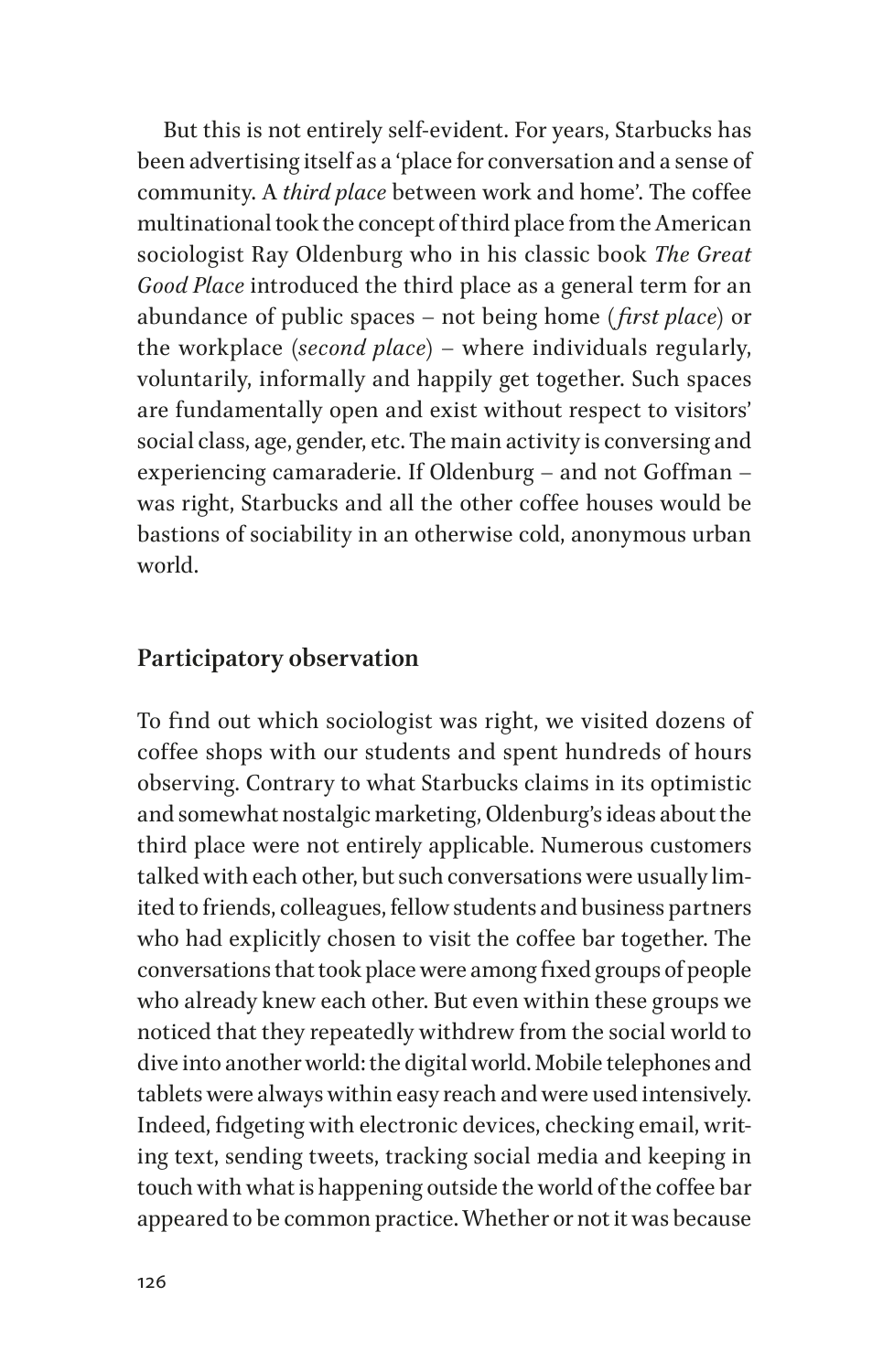all these devices took up so much of their time, customers did not interfere with strangers whatsoever, even if they were very much aware of each other's presence. In this sense, civil inattention was the order of the day.

Do we then need to throw away the concept of the third place into the dustbin of urban sociology? This seems to us a little premature, if only because some bars and coffee shops can certainly be distinguished as third places. But what is more interesting for us was to see that many customers were still in close contact with others, albeit not physically and not on site. To be able to describe and elucidate this specific and apparently non-place-related form of sociability, we actually need a new vocabulary. We could perhaps call this a *fourth place*, in reference to the sociability of social media.

#### **Fourth place**

To research our hypothesis of a possible fourth place, we conducted fieldwork in a number of coffee houses in Amsterdam and Vancouver. It turns out that today's specialty coffee bars are characterised by a complex duality of social interaction, one that alternates between the actual and virtual domains. There is a hypersensitive, continuously changing social atmosphere that is formed by interactions that take place in real life as well as online. Although it is often as quiet as a mouse in coffee houses, visitors are extremely busy exchanging information – first with a few other partners in conversation, then with larger groups, or sometimes even with anyone who wants to see or read the information. The use of laptops, tablets and smartphones enables people to function alternatively in the private, public and parochial domains. On their own, they practice civil inattention towards those who are around them in the coffee house, and at the same time they maintain intensive contact with acquaintances and strangers who are not present. This mix of various interactions with people who are present in different domains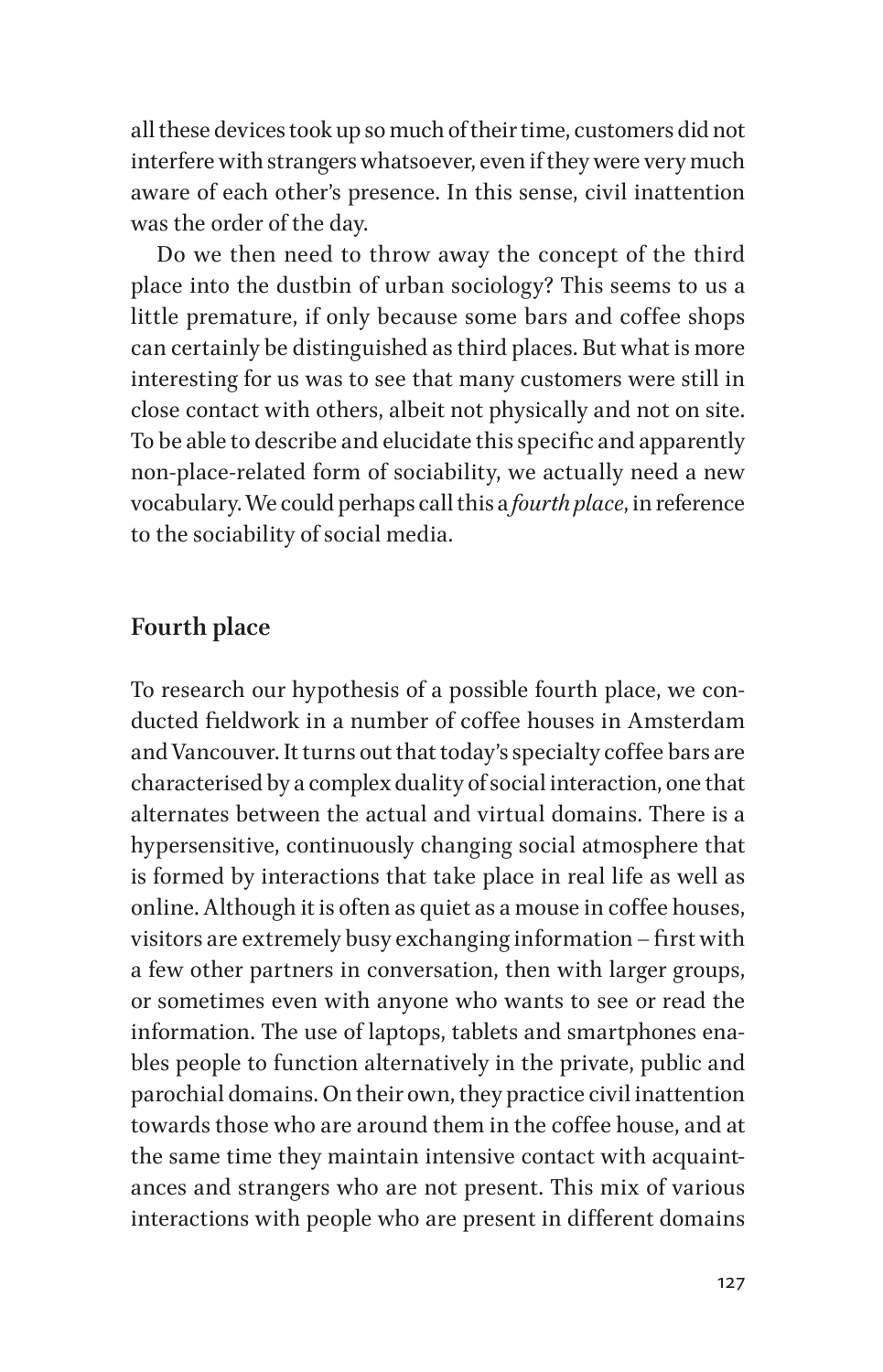means that the social atmosphere in public spaces such as coffee houses presents itself in a new and alternative form. To suggest that online interaction itself undermines the social atmosphere is an oversimplification: it would appear that it is more likely to result in a modification and possibly even an enrichment of the social atmosphere. An example is the conversation we overheard between two women in one of the coffee bars which was the result of a WhatsApp conversation held at that time with an acquaintance who was not present.

# **Conclusion**

Now that online interaction has become an undeniable part of human behaviour in urban public spaces, our conceptualisation of 'social interaction' and 'social atmosphere' may need to be revised. Our research shows that an explanation of this kind of sociability in simple terms such as civil inattention or third place no longer covers the social reality. Rather, one could speak of a fourth place, even if that raises questions about the word 'place' when referring to interactions that occur in virtual, abstract domains. In any case, our research has shown that today's coffee houses are clearly prodigious social spaces – even though the contrary appears to be the case – and thus have an important social function. And finally, we must not forget to mention that in many of these coffee houses they also serve delicious coffee. And that is perhaps just as important.

### **The authors**

**Jan Rath** is Professor of Sociology at the University of Amsterdam and is a fellow for the Centre for Urban Studies (www.janrath. com). While writing this chapter, he was associated with the Department of Sociology at Koç University in Istanbul as well as the Netherlands Institute in Istanbul.